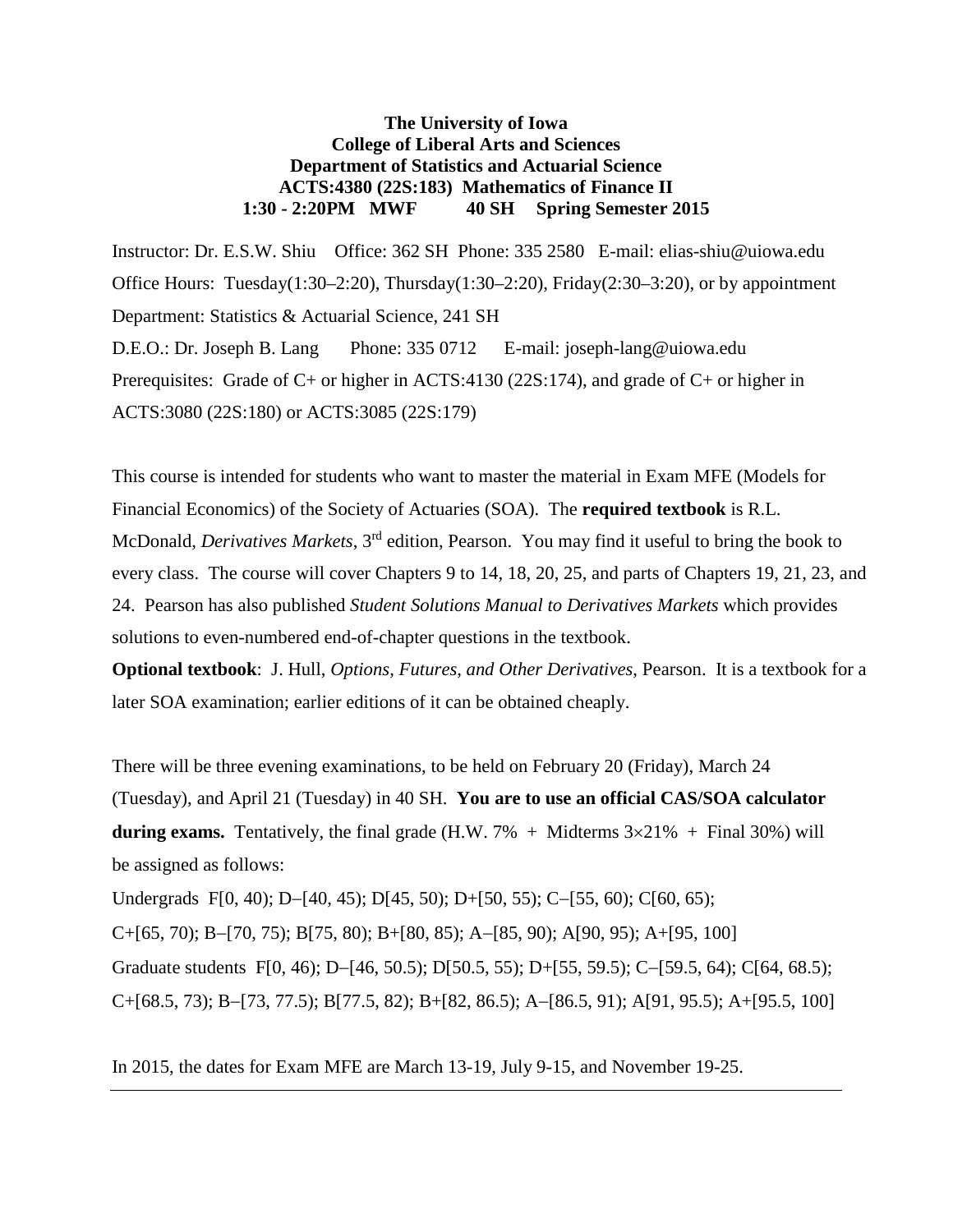# ACTS:4380 (22S:183) Mathematics of Finance II HW Set 1

Due at the beginning of class on Friday, January 23, 2015

## **Write legibly. Show your steps. Explain your reasoning. Simplify your answers.**

1. (10 points) A stock pays dividends continuously. Between time t and time t+dt, dividends of amount 0.04S(t)dt will be paid, where S(t) denotes the price of one share of the stock at time t,  $t \ge 0$ . (Note that if the stock price is stochastic, the dividend payments are also stochastic.) The current  $(t = 0)$  stock price is 100.

The continuously compounded risk-free interest rate, *r*, is 5%

What is the current price for the (stochastic) stream of dividends to be paid in the next 7 years? **Hint**: Chapter 5 of McDonald (2013). Your answer does not depend on all information given.

2. The following is a variation of formula (14.16) on page 424 of McDonald (2013). (We shall derive this result later.)

$$
V(s_1, s_2) = s_1 e^{-\delta_1 T} N \left( \frac{\ln \left[ \frac{s_1 e^{-\delta_1 T}}{s_2 e^{-\delta_2 T}} \right]}{\sigma \sqrt{T}} + \frac{1}{2} \sigma \sqrt{T} \right) - s_2 e^{-\delta_2 T} N \left( \frac{\ln \left[ \frac{s_1 e^{-\delta_1 T}}{s_2 e^{-\delta_2 T}} \right]}{\sigma \sqrt{T}} - \frac{1}{2} \sigma \sqrt{T} \right).
$$

Here, *T*,  $\delta_1$ ,  $\delta_2$  and  $\sigma$  are positive constants, and *N(x)* is the cumulative standard normal distribution,  $N(x) = \frac{1}{\sqrt{x}} \int_0^x e^{-z^2/2} dz$ 2  $N(x) = \frac{1}{\sqrt{2\pi}} \int_{-\infty}^{x} e^{-z^2/2} dz$ .

(i) (10 points) **Calculate** the partial derivatives 1*s* ∂ ∂ *V*(*s*1, *s*2) and 2*s* ∂ ∂ *V*(*s*1, *s*2).

**Hint**: The variable  $s_1$  appears in three places on the RHS of the formula for *V*. Hence, when you differentiate *V* with respect to *s*1, there will be three terms. However, the three terms can be simplified to one term because of a formula like the one on the very last line of page 379.

The partial derivative 2 *V s* ∂ ∂ also only has one term after simplification.

(ii) (5 points) Evaluate 
$$
s_1 \frac{\partial}{\partial s_1} V(s_1, s_2) + s_2 \frac{\partial}{\partial s_2} V(s_1, s_2) - V(s_1, s_2)
$$
.

**Hint**: If you know calculus well, you do not even need to use the results in (i). Just cite a theorem and show that the hypothesis of the theorem is satisfied.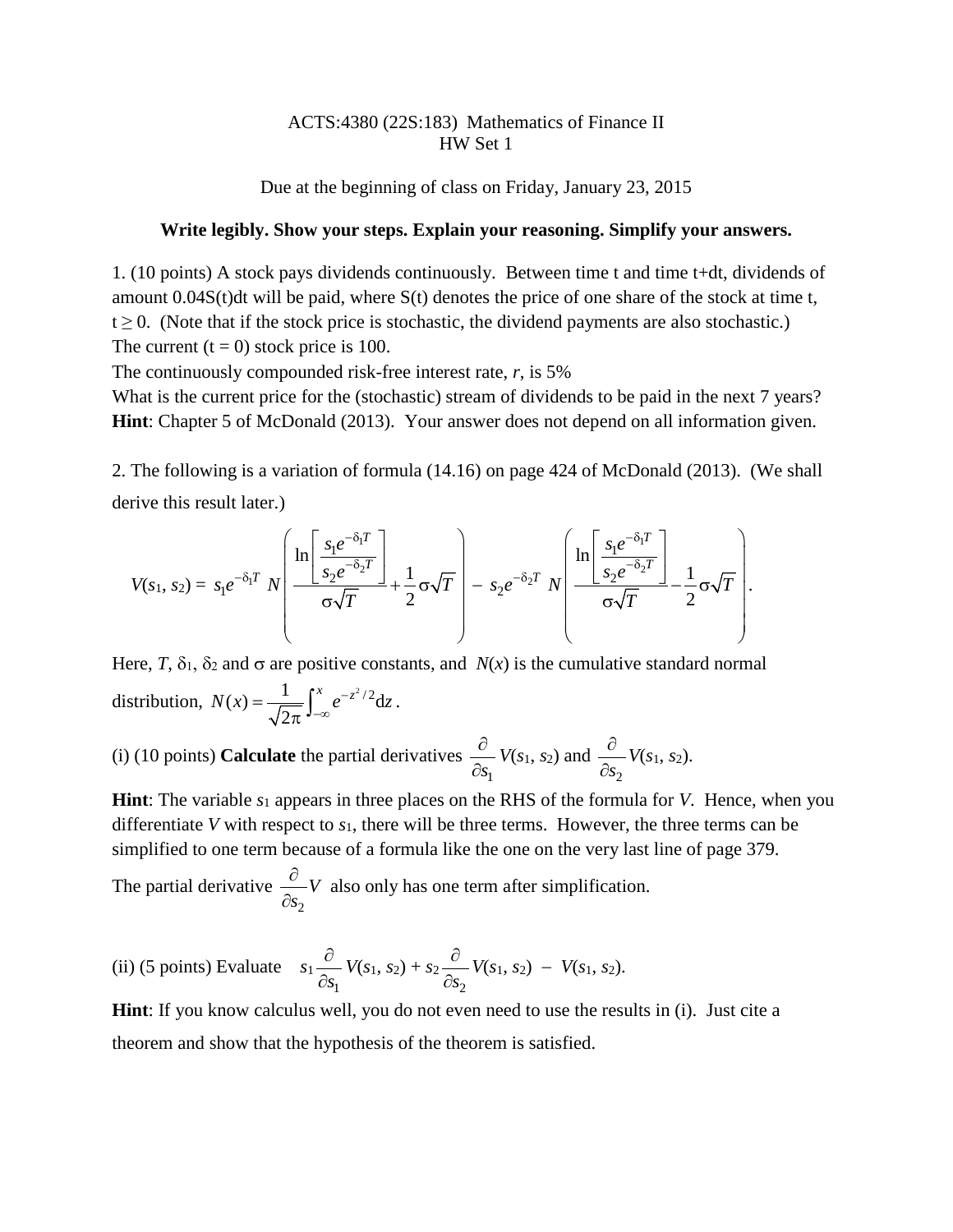(iii) (5 points) Evaluate the limit  $\lim_{T\to 0} V(s_1, s_2)$ .

**Hint**: You do not need to use the results in (i) and (ii). The answer is a function of  $s_1$  and  $s_2$ , but does not depend on  $δ_1$ ,  $δ_2$  or  $σ$ .

**Remark**: With the *prepaid forward price* notation, the function *V* can be expressed as

$$
V(S_1(0), S_2(0)) = F_{0,T}^P(S_1)N\left(\frac{\ln\left[\frac{F_{0,T}^P(S_1)}{F_{0,T}^P(S_2)}\right]}{\sigma\sqrt{T}} + \frac{1}{2}\sigma\sqrt{T}\right) - F_{0,T}^P(S_2)N\left(\frac{\ln\left[\frac{F_{0,T}^P(S_1)}{F_{0,T}^P(S_2)}\right]}{\sigma\sqrt{T}} - \frac{1}{2}\sigma\sqrt{T}\right).
$$

3. (10 points) Let *X* be a random variable for which the moment generating function,

$$
M_X(t) = \mathrm{E}[e^{tX}],
$$

exists. Let  $\mu$  and  $\sigma^2$  denote the mean and variance of *X*, respectively.

For  $j = 3, 4, ...$ , let  $\mu_j = E[(X - \mu)^j]$  be the j-th central moment of X.

Consider the **Maclaurin series** (i.e., Taylor series expanded about the origin)

$$
\ln(M_X(t)) = \kappa_0 + \kappa_1 \frac{t}{1!} + \kappa_2 \frac{t^2}{2!} + \kappa_3 \frac{t^3}{3!} + \kappa_4 \frac{t^4}{4!} + \dots
$$

Determine the first five coefficients,  $\kappa_0, \kappa_1, \ldots, \kappa_4$ , in terms of  $\mu, \sigma^2, \mu_3$  and  $\mu_4$ .

**Remark**: Because ln means logarithm to the base *e*, the series expansion above can also be written as

$$
M_X(t) = \exp\left(\kappa_0 + \kappa_1 \frac{t}{1!} + \kappa_2 \frac{t^2}{2!} + \kappa_3 \frac{t^3}{3!} + \kappa_4 \frac{t^4}{4!} + \dots\right).
$$